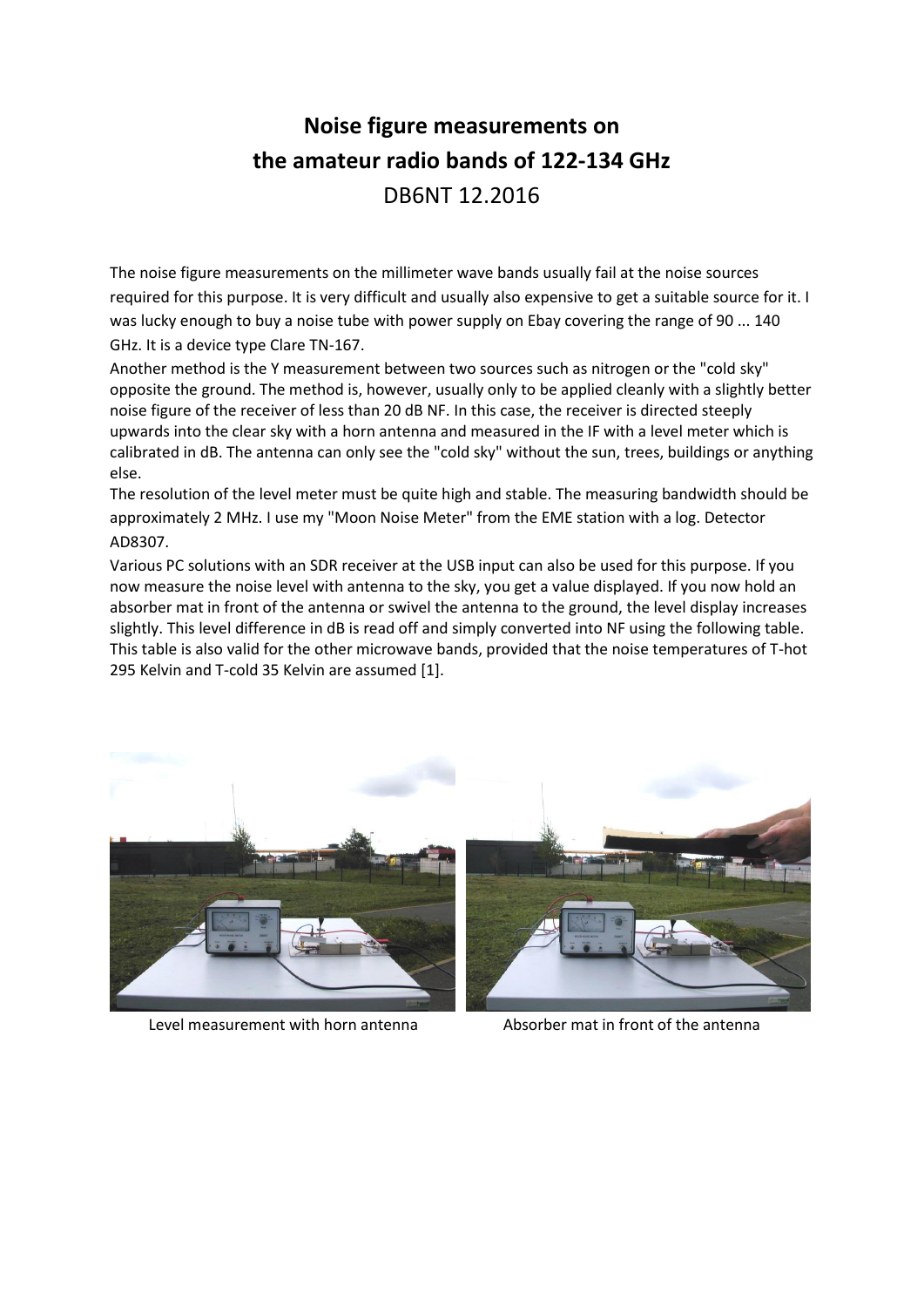|                 | NF(dB) Tabelle in Abhängigkeit vom Y Faktor | OE2JOM/2017                                  |
|-----------------|---------------------------------------------|----------------------------------------------|
| $T(hei\beta)$ : | 295 Kelvin                                  | $T(kalt):$ 35 Kelvin <i>K</i> , Himml - Erde |
|                 |                                             |                                              |
|                 |                                             |                                              |
| $Y(dB)$ NF(dB)  | $Y(dB)$ NF(dB)                              | $Y(dB)$ NF(dB)                               |
| 0,05<br>18,94   | 2,50<br>3,08                                | 6,90<br>0,45                                 |
| 0,10<br>15,95   | 2,55<br>3,01                                | 7,00<br>0,42                                 |
| 0,15<br>14,21   | 2,60<br>2,95                                | 7,10<br>0,40                                 |
| 0,20<br>12,99   | 2,65<br>2,89                                | 0,38<br>7,20                                 |
| 0,25<br>12,04   | 2,70<br>2,83                                | 7,30<br>0,35                                 |
| 0,30<br>11,28   | 2,75<br>2,77                                | 7,40<br>0,33                                 |
| 0,35<br>10,63   | 2,80<br>2,72                                | 7,50<br>0,31                                 |
| 0,40<br>10,07   | 2,85<br>2,66                                | 7,60<br>0,29                                 |
| 0,45<br>9,59    | 2,90<br>2,61                                | 7,70<br>0,26                                 |
| 0,50<br>9,15    | 2,95<br>2,56                                | 7,80<br>0,24                                 |
| 0,55<br>8,76    | 3,00<br>2,50                                | 7,90<br>0,22                                 |
| 0,60<br>8,41    | 3,10<br>2,41                                | 8,00<br>0,20                                 |
| 0,65<br>8,08    | 3,20<br>2,31                                |                                              |
| 0,70<br>7,79    | 3,30<br>2,22                                |                                              |
| 0,75<br>7,51    | 3,40<br>2,13                                |                                              |
| 0,80<br>7,25    | 3,50<br>2,05                                |                                              |
| 0,85<br>7,01    | 3,60<br>1,97                                |                                              |
| 0,90<br>6,79    | 3,70<br>1,89                                |                                              |
| 0,95<br>6,58    | 1,82<br>3,80                                |                                              |
| 1,00            | 1,75                                        |                                              |
| 6,38            | 3,90                                        |                                              |
| 1,05<br>6,19    | 4,00<br>1,68                                |                                              |
| 1,10<br>6,01    | 4,10<br>1,61                                |                                              |
| 1,15<br>5,84    | 4,20<br>1,55                                |                                              |
| 1,20<br>5,68    | 4,30<br>1,49                                |                                              |
| 1,25<br>5,52    | 4,40<br>1,43                                |                                              |
| 1,30<br>5,38    | 4,50<br>1,37                                |                                              |
| 1,35<br>5,24    | 4,60<br>1,32                                |                                              |
| 1,40<br>5,10    | 4,70<br>1,27                                |                                              |
| 4,97<br>1,45    | 4,80<br>1,22                                |                                              |
| 1,50<br>4,85    | 4,90<br>1,17                                |                                              |
| 1,55<br>4,73    | 5,00<br>1,12                                |                                              |
| 1,60<br>4,61    | 5,10<br>1,07                                |                                              |
| 1,65<br>4,50    | 5,20<br>1,03                                |                                              |
| 1,70<br>4,39    | 5,30<br>0,99                                |                                              |
| 1,75<br>4,29    | 5,40<br>0,94                                |                                              |
| 1,80<br>4,19    | 5,50<br>0,90                                |                                              |
| 1,85<br>4,10    | 5,60<br>0,86                                |                                              |
| 1,90<br>4,00    | 5,70<br>0,83                                |                                              |
| 1,95<br>3,91    | 5,80<br>0,79                                |                                              |
| 2,00<br>3,82    | 5,90<br>0,75                                |                                              |
| 2,05<br>3,74    | 6,00<br>0,72                                |                                              |
| 3,66<br>2,10    | 6, 10<br>0,69                               |                                              |
| 2,15<br>3,58    | 6,20<br>0,65                                |                                              |
| 2,20<br>3,50    | 6,30<br>0,62                                |                                              |
| 2,25<br>3,42    | 6,40<br>0,59                                |                                              |
| 2,30<br>3,35    | 6,50<br>0,56                                |                                              |
| 2,35<br>3,28    | 6,60<br>0,53                                |                                              |
| 2,40<br>3,21    | 6,70<br>0,50                                |                                              |
| 2.45<br>3.14    | 6.80<br>0.48                                |                                              |

It is of course possible to calculate with the corresponding formula, but I prefer a table for a quick orientation first. This measurement can be falsified by weather influences such as high humidity, clouds or adaptation losses of the antenna. This means that the measured value is usually slightly worse than the actual value.

The sunshine can also be displayed. This is, however, also decisively dependent on the antenna gain and the state of the sun, and thus it is not meaningful for the noise figure measurement of the receiver alone. Below are the measurements of my two portable stations complete with their antennas listed. The waveguide switch with 0.5 ... 1 dB attenuation of the left station as well as the waveguide transitions and the antenna efficiency must be taken into account.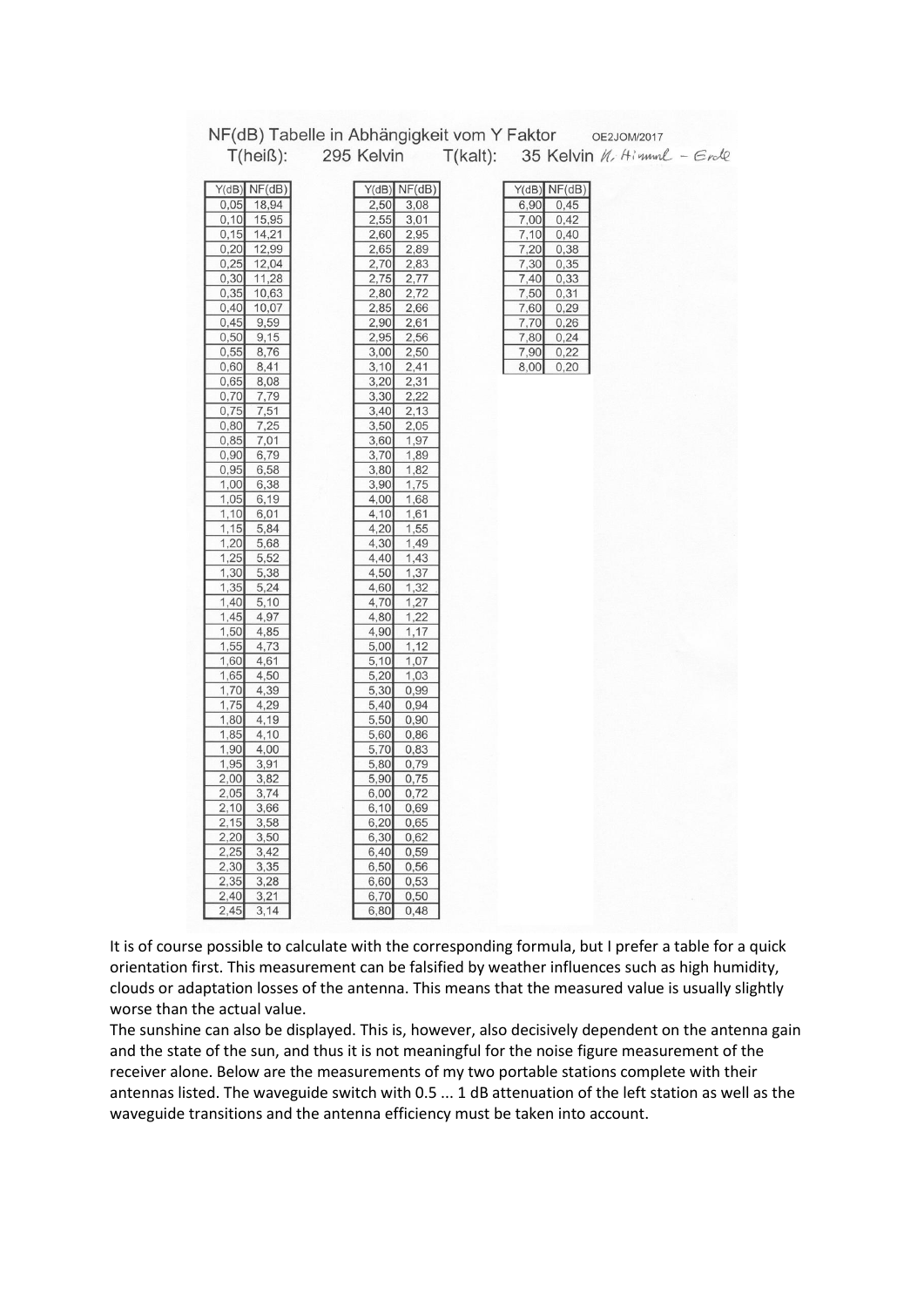

122 GHz 0,1 dB 122 GHz 0,05 dB 134 GHz 0,05 dB 134 GHz 0,05 dB

30cm antenna diameter 20cm antenna diameter Difference in dB sky / ground at Difference in dB sky / ground at

Difference in dB sun / sky bei Difference in dB sun / sky bei 122 GHz 0,38 dB 122 GHz 0,22 dB 134 GHz 0,13 dB 134 GHz 0,22 dB

In the case of the measured values, it must be taken into account that the right station with the smaller parabolic mirror uses a 134 GHz optimized mixer (the short-circuit slide is optimized at 134 GHz).

These measured values represent the result of the complete system (receiving part with antenna "overall").

Now to the measurements with the noise tube.

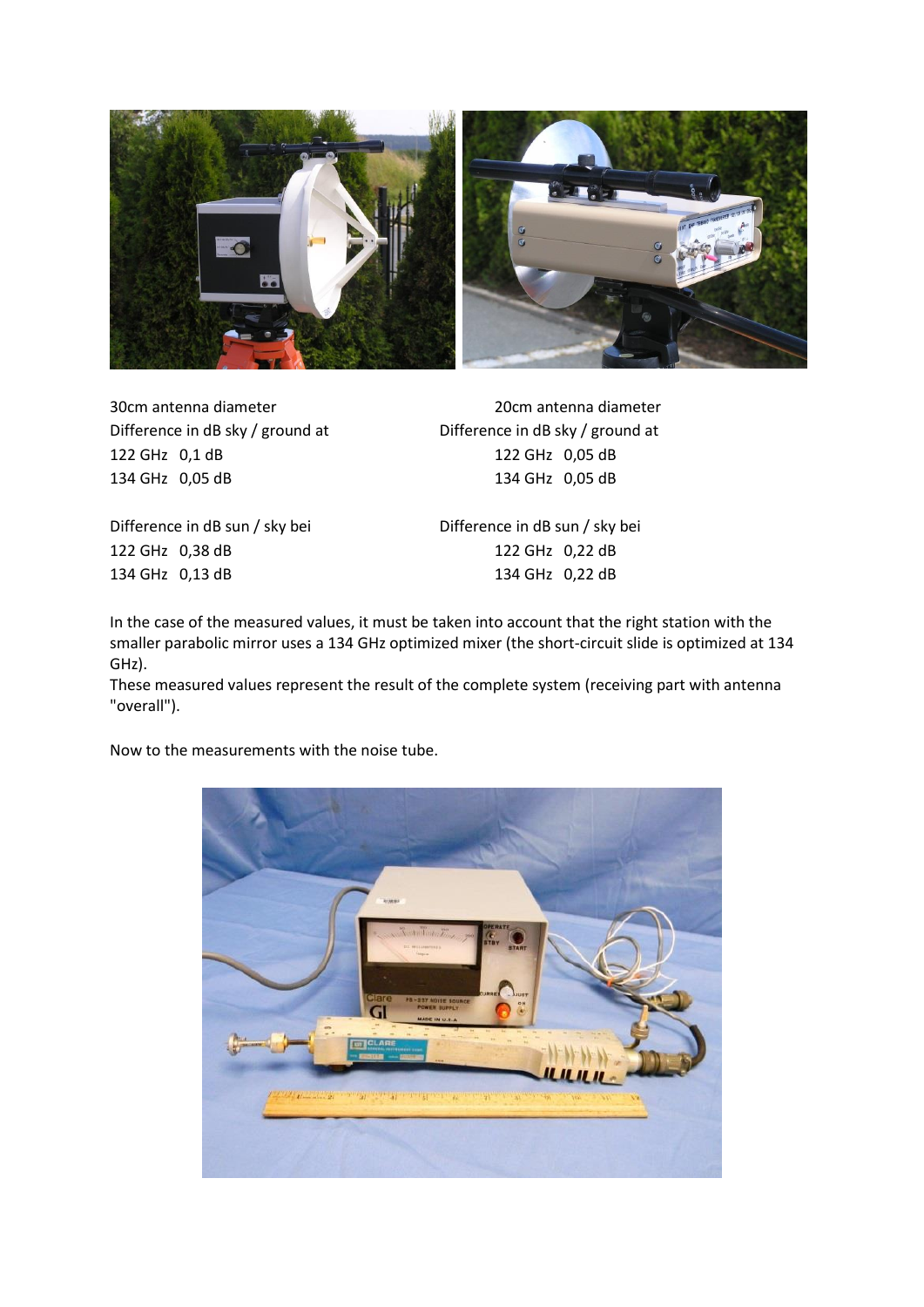Since the noise tube has a much higher noise temperature than that of the earth, it is also possible to measure significantly less sensitive receivers. Also the display accuracy is more stable.



Here is the measurement setup with the open transverter head.

Here, another table with the higher noise temperature is used for the conversion. The display of the noise figure NF can also be carried out by means of an automatic measuring device (EATON 2075). However, the noise source must be switched on and off quickly. The noise tube with the power supply does not provide this possibility. For this purpose, a fast change-over switch or switchable damping element must be inserted between the noise tube and the measuring object. Here is the photo of the switchable damping element built by **Gert DG8EB**.